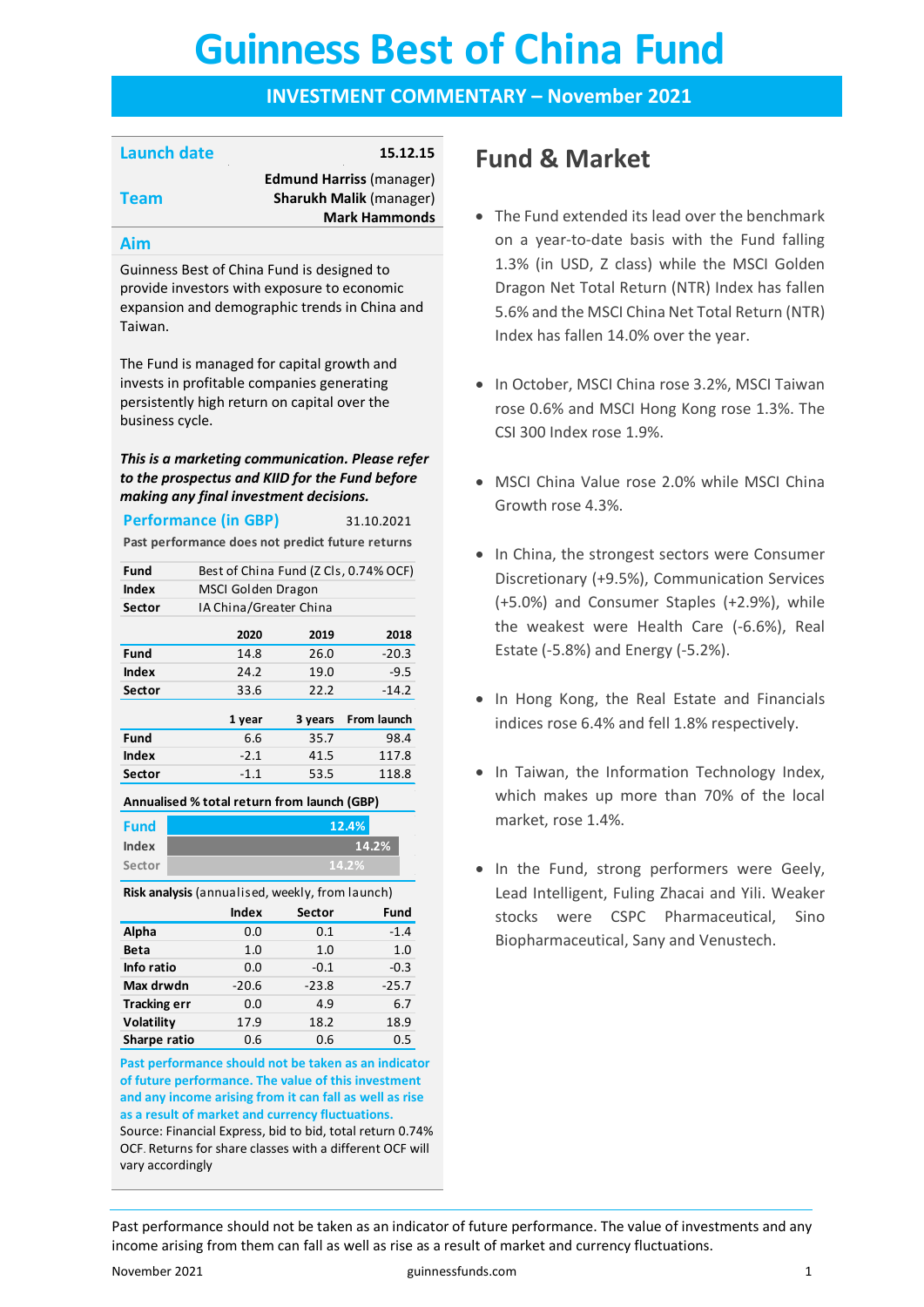### **Market Overview**

- Chinese markets rallied in the first three weeks of the month before giving back some of the gains in the last week of October. This marks the pattern we have seen since the end of July, where Chinese markets have been range bound.
- Retail sales were stronger than expected, rising 4.7% (year-on-year unless stated otherwise) in October which was higher than the expected figure of 3.7%. On a two-year compound annual growth basis, retail sales grew 4.6% a year in October.
- Exports rose 2.6% month-on-month in October compared to 1.6% in September.
- Industrial production grew 3.5% in October. On a two-year compound annual growth basis, industrial production grew 5.2% a year in October.
- The real estate market remains weak. Home sale area (volume) and value fell 24% in October.
- Total social financing, the broadest measure of credit, grew 10% which was weaker than some were expecting. In light of the headwinds facing the economy, the government is not resorting to loosening monetary policy aggressively which is encouraging if China is serious about rebalancing its economy. Corporate bond issuance remains relatively weak, likely due to the property market. Banks have also moderated their lending for the same reason.
- On a more positive note, the central bank is offering discounted loans to companies involved in China's decarbonisation efforts. Banks first need to lend to the relevant company, and then are able to access re-lending facilities (worth 60% of the original loan) from the PBOC at discounted rates. The benefit of this approach is that as only 60% of the loan can be accessed at the re-lending facility, the bank still has to take on credit risk which reduces the problem of moral hazard. Additionally, this approach, which mirrors the scheme recently unveiled for small and medium enterprises (SMEs), allows the central bank to target liquidity to areas where it is needed. The traditional approach of lowering the required reserve ratio (RRR) is too blunt to achieve this goal, as the excess liquidity could potentially flow to undesirable parts of the market.

## **Portfolio Performance**

In October, the top and bottom five contributors to performance are shown below, with the contribution to relative performance shown in brackets:

| <b>Top 5 Contributors</b> | <b>Top 5 Detractors</b>        |
|---------------------------|--------------------------------|
| Geely (+0.4%)             | Underweight in Alibaba (-1.0%) |
| Lead Intelligent (+0.4%)  | CSPC Pharmaceutical (-0.5%)    |
| Yili $(+0.4%)$            | Sino Biopharmaceutical (-0.5%) |
| Fuling Zhacai (+0.4%)     | Sany (-0.4%)                   |
| Supor (+0.4%)             | Underweight in Meituan (-0.3%) |

*Attribution relative to the iShares MSCI China ETF.*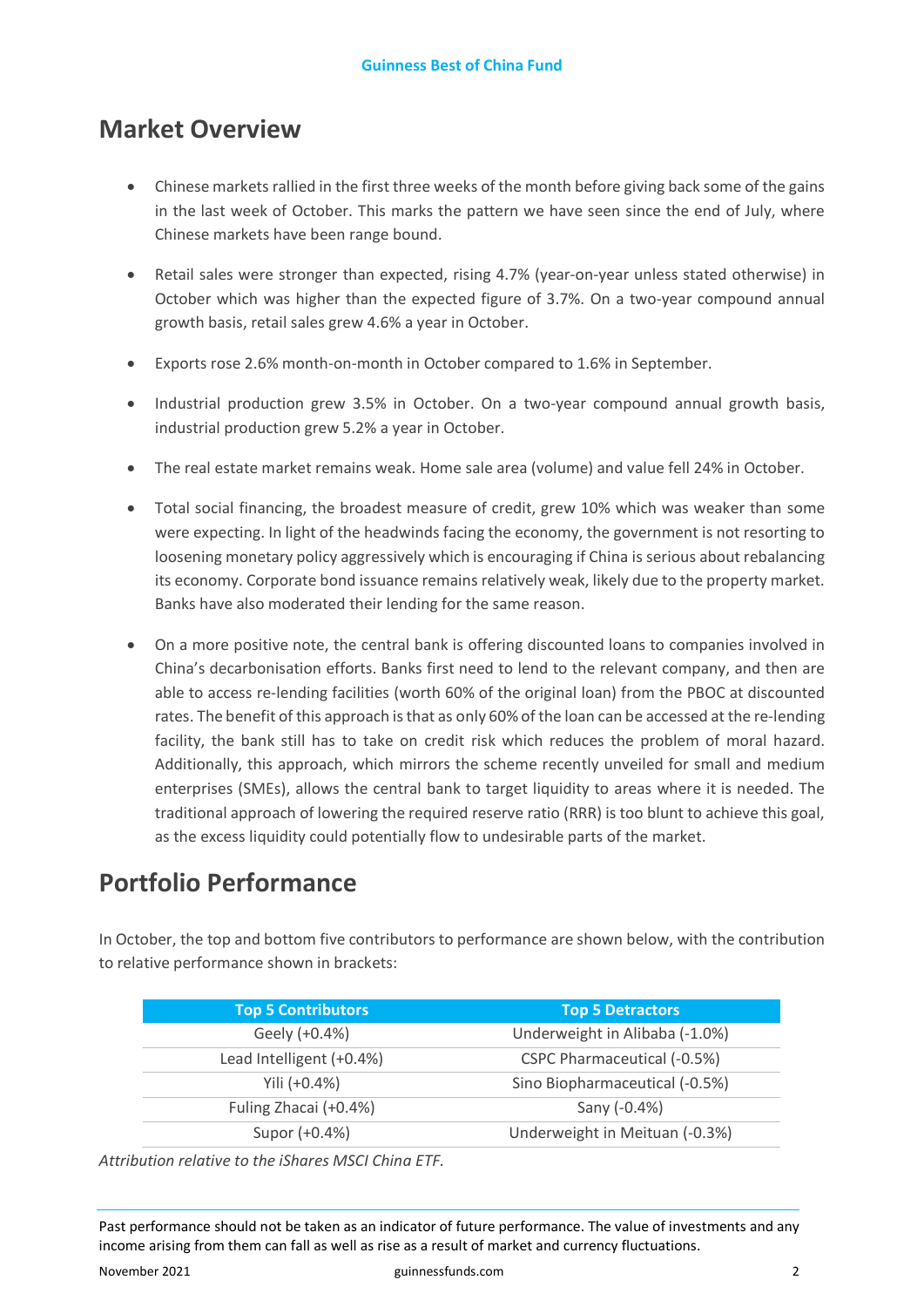The Fund's automobile holdings were the strongest in the portfolio, covering Geely and Lead Intelligent. Geely increased its stake in its electric vehicle (EV) brand *Zeekr*, buying a 10% stake from its parent company. Lead Intelligent, which makes equipment used in battery plants, reported third quarter results where revenue grew 17% and earnings per share (EPS) grew 10%. We think it is quite likely the company's order book should beat the company's guidance of RMB 15bn in 2021, which is equivalent to \$2.4bn. The company has so far passed on rising raw material costs onto its consumers, showing its pricing power.

Price cuts in the latest round of tenders meant the Fund's pharmaceutical holdings were weak, affecting CSPC Pharmaceutical, Sino Biopharmaceutical and China Medical Systems. Price cuts are highest for generic products and lowest for more innovative drugs where high R&D capability is required. We feel that though our three healthcare holdings do have large exposure to generics, they have the ability to pivot towards the innovative end of the market. This is primarily through R&D for CSPC and Sino Biopharm, and through acquisitions for CMS.

Nari Technology reported third quarter revenue growth of 6% and EPS growth of 15%. The company is seeing good growth from its various segments and is expecting grid investment to grow at 5% a year over the next five years. This should support its grid automation business as well as its Ultra High Voltage segment.

Fuling Zhacai produces zhacai, a well-known pickled condiment. Its revenue grew 1% while its EPS fell 47% in the third quarter. The company's gross margin fell 7.3 percentage points due to higher mustard root costs, while marketing expenses rose 82% as the company attempts to build its brand and improve volumes. We are comfortable with this temporary reduction in earnings as the advertising is really a longterm investment to build the brand. In response to rising costs, Fuling Zhacai announced price increases of 3-19%, effective from November. More broadly, management think they can grow volumes by high single to low double digits by focusing on areas where consumption of zhacai is low. For example, per capita consumption of the product is RMB 5-6 in Guangdong, compared to only RMB 1-2 in Northeast China, implying potential to grow volumes.

Sany reported third quarter results where revenue fell 13% and EPS fell 36%. Sany's results were better than the industry's and it gained market share in the domestic market. Given the weakness in the property market, the growth outlook has dimmed which is reflected in the lower valuation multiple that the market is assigning the stock. Management is expecting at best flat sales in 2022 in the domestic market, while exports are expected to rise 50-60%.

Haeir's revenue fell 1% while its EPS fell 38% but excluding the deconsolidation of a business, revenue and EPS grew 9% and 15% respectively. The gross margin rose 2.4 percentage points which is impressive given rising input costs. A better mix of higher margin products and the deconsolidation of the lower margin COSMOPlat business explained this higher margin. Haier continues to hold or gain market share in its most important categories.

### **Stock Switches**

We sold Autohome due to its lack of earnings growth. The company operates China's largest online platform for buying and selling cars. However, the ongoing chip shortage has affected car sales which is out of the company's control. Increasing competition from well-funded business is another headwind the business is facing. The market is not expecting earnings to reach 2020's level until 2024 and we do not have a strong view as to why the market is wrong.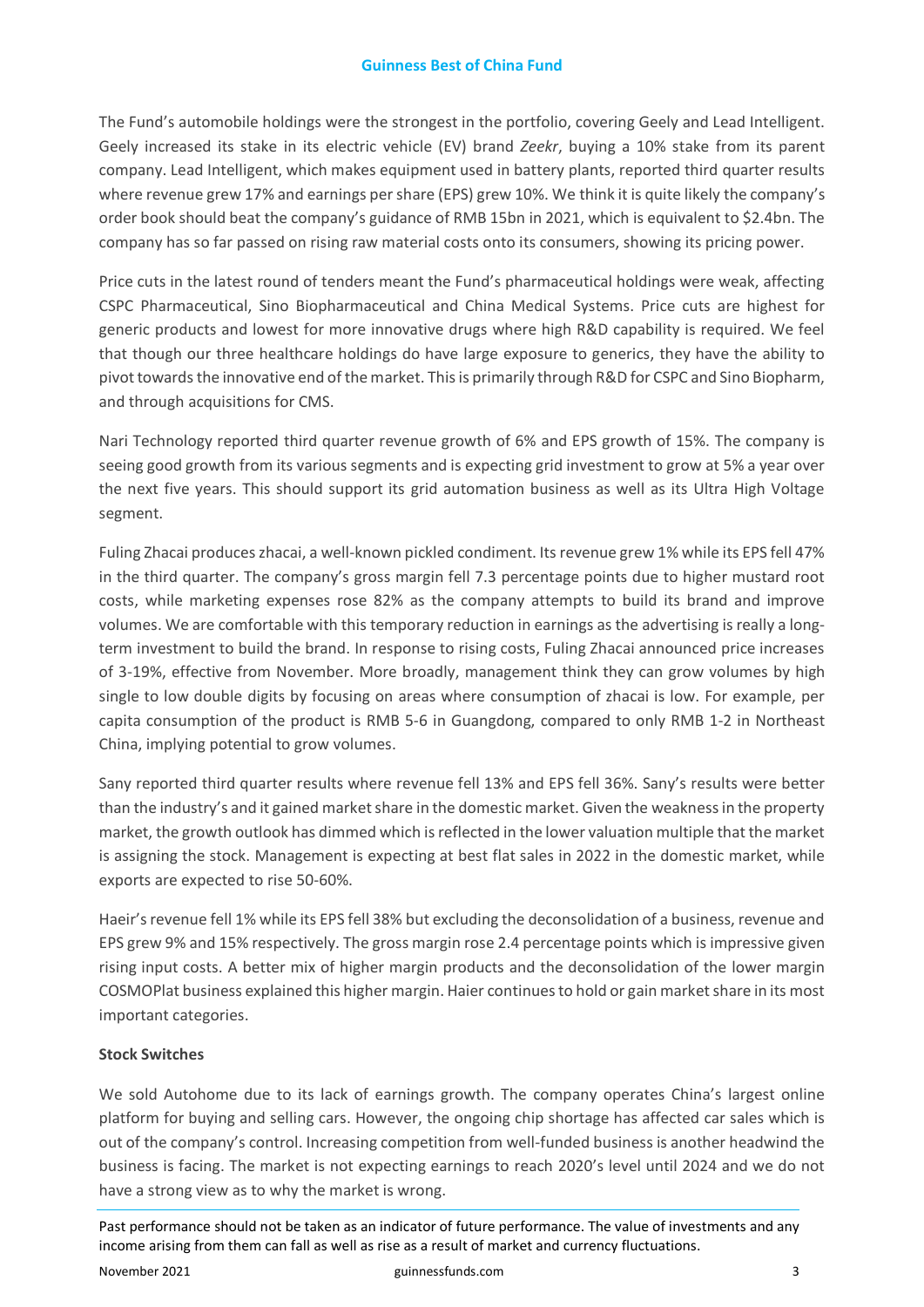In its place, we bought H&T Intelligent. H&T makes controllers which are used in applications such as household appliances and power tools. H&T's controllers are used in well known brands and the company is recognised for the quality of its products. The company is well placed to take advantage of growing demand for the Internet of Things (IoT), which naturally complements the existing business. H&T is also aiming to expand into the automobile market where electronic control units, which are not too dissimilar from controllers, are becoming increasingly used.

### **Summary view & outlook**

The Chinese economy is facing various headwinds which we feel is reflected in the performance of Chinese markets this year. From an investing point of view, we think our approach on structural growth is sensible. We are looking for companies which give exposure to the various structural growth themes present in China, where even in a slower economy, they can still grow. These themes cover, but are not exclusive to, the Rise of the Middle Class, Manufacturing Upgrades and Financial Services. We look for quality companies which give exposure to these themes – the management of these companies show that in addition to giving the exposure we are looking for, they also make sensible capital allocation decisions. Finally, we are looking for the right combination of earnings growth and valuations to generate an acceptable level of return in the medium term. This process results in a portfolio where the companies in aggregate have grown sales and earnings by 10% a year for the past five years, which is in contrast to the broader market where there has been no earnings growth over the same period. We are able to achieve this while ensuring the fund is essentially trading in line with the market on a forward looking basis.

**Edmund Harriss Sharukh Malik, CFA**  Portfolio Managers

#### **Data sources**

Fund performance: *Financial Express, total return 0.74% OCF*

Index and stock data: *Bloomberg*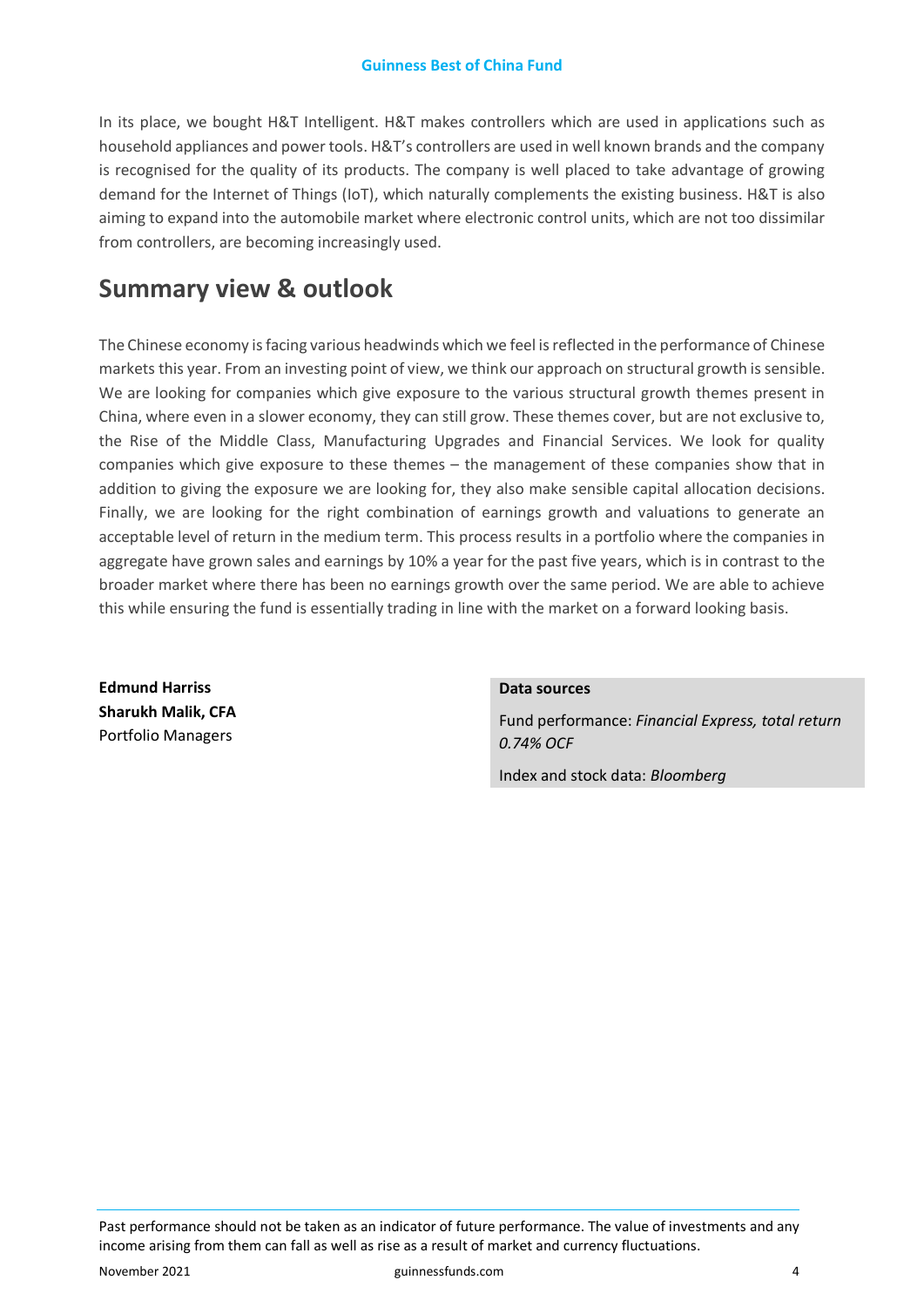#### **Guinness Best of China Fund**



#### **PERFORMANCE**

*Past performance does not predict future returns* 

#### **Annualised % total return from launch (GBP)**

| <b>Fund (Z Class, 0.74% OCF)</b>      | 12.4% |       |  |
|---------------------------------------|-------|-------|--|
| <b>MSCI Golden Dragon Index</b>       |       | 14.2% |  |
| IA China/Greater China sector average |       | 14.2% |  |

| Discrete years % total return (GBP)   |            | Oct '21          | <b>Oct '20</b> | Oct '19    | Oct '18    | Oct '17        |
|---------------------------------------|------------|------------------|----------------|------------|------------|----------------|
| Fund (Z Class, 0.74% OCF)             |            | 6.6              | 14.1           | 11.6       | $-13.4$    | 25.2           |
| MSCI Golden Dragon Index              |            | $-2.1$           | 26.7           | 14.0       | $-10.3$    | 21.8           |
| IA China/Greater China sector average |            | $-1.1$           | 32.1           | 17.5       | $-13.0$    | 23.8           |
| Cumulative % total return (GBP)       | 1<br>month | Year-<br>to-date | 1<br>year      | 3<br>years | 5<br>years | From<br>launch |
| Fund (Z Class, 0.74% OCF)             | 2.0        | $-1.5$           | 6.6            | 35.7       | 47.2       | 98.4           |
| MSCI Golden Dragon Index              | 0.6        | $-5.9$           | $-2.1$         | 41.5       | 54.6       | 117.8          |
| IA China/Greater China sector average | 1.1        | $-7.0$           | $-1.1$         | 53.5       | 65.4       | 118.8          |

| <b>RISK ANALYSIS</b>                                |          | 31/10/2021 |          |  |  |
|-----------------------------------------------------|----------|------------|----------|--|--|
| Annualised, weekly, from launch on 15.12.15, in GBP | Index    | Sector     | Fund     |  |  |
| Alpha                                               | 0.00     | 0.10       | $-1.35$  |  |  |
| <b>Beta</b>                                         | 1.00     | 0.98       | 0.99     |  |  |
| Information ratio                                   | 0.00     | $-0.05$    | $-0.25$  |  |  |
| Maximum drawdown                                    | $-20.57$ | $-23.77$   | $-25.74$ |  |  |
| R squared                                           | 1.00     | 0.93       | 0.88     |  |  |
| Sharpe ratio                                        | 0.58     | 0.56       | 0.45     |  |  |
| Tracking error                                      | 0.00     | 4.91       | 6.67     |  |  |
| Volatility                                          | 17.90    | 18.21      | 18.94    |  |  |

**Past performance should not be taken as an indicator of future performance. The value of this investment and any income arising from it can fall as well as rise as a result of market and currency fluctuations. Returns for share classes with a different OCF will vary accordingly.** 

Source: Financial Express, bid to bid, total return (0.74% OCF). Fund launch date: 15.12.2015.

Past performance should not be taken as an indicator of future performance. The value of investments and any income arising from them can fall as well as rise as a result of market and currency fluctuations.

**31/10/2021**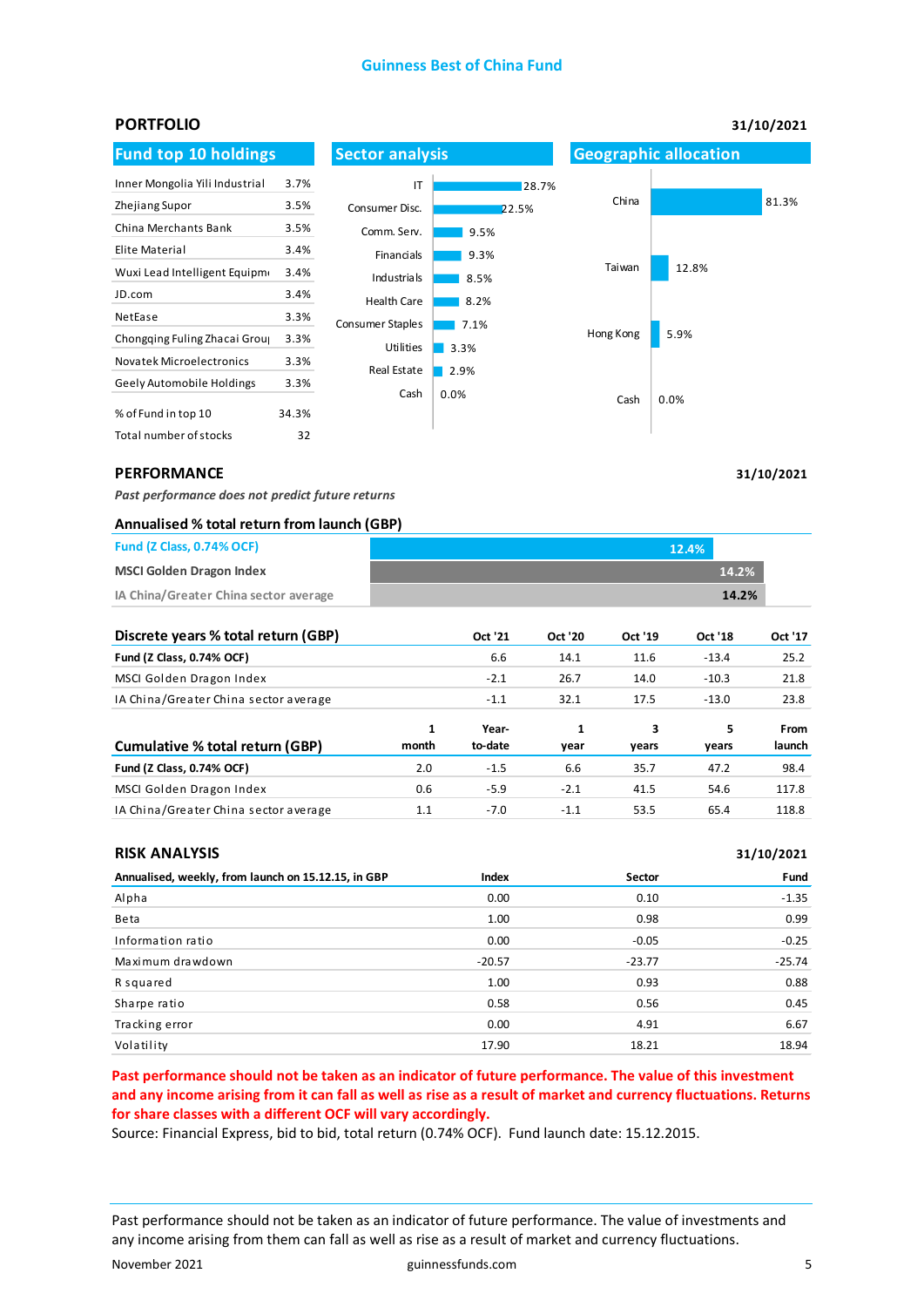## **Important information**

#### **Issued by Guinness Asset Management Limited**, authorised and regulated by the Financial Conduct Authority.

This report is primarily designed to inform you about Guinness Best of China Fund. It may provide information about the Fund's portfolio, including recent activity and performance. It contains facts relating to the equity markets and our own interpretation. Any investment decision should take account of the subjectivity of the comments contained in the report.

This document is provided for information only and all the information contained in it is believed to be reliable but may be inaccurate or incomplete; any opinions stated are honestly held at the time of writing, but are not guaranteed. The contents of the document should not therefore be relied upon. It should not be taken as a recommendation to make an investment in the Fund or to buy or sell individual securities, nor does it constitute an offer for sale.

#### **Risk**

The Guinness Best of China Fund is an equity fund. Investors should be willing and able to assume the risks of equity investing. The value of an investment and the income from it can fall as well as rise as a result of market and currency movement, and you may not get back the amount originally invested. Details on the risk factors are included in the Fund's documentation, available on our website. Shareholders should note that all or part of the fees and expenses will be charged to the capital of the Fund. This will have the effect of lowering the capital value of your investment.

#### **Documentation**

The documentation needed to make an investment, including the Prospectus, the Key Investor Information Document (KIID) and the Application Form, is available in English from www.guinnessfunds.com or free of charge from:-

• the Manager: Link Fund Manager Solutions (Ireland) Ltd (LFMSI), 2 Grand Canal Square, Grand Canal Harbour, Dublin 2, Ireland; or,the Promoter and Investment Manager: Guinness Asset Management Ltd, 18 Smith Square, London SW1P 3HZ.

LFMSI, as UCITS Man Co, has the right to terminate the arrangements made for the marketing of funds in accordance with the UCITS Directive.

#### **Investor Rights**

A summary of investor rights in English is available here: [https://www.linkgroup.eu/policy](https://www.linkgroup.eu/policy-statements/irish-management-company/)[statements/irish-management-company/](https://www.linkgroup.eu/policy-statements/irish-management-company/)

#### **Residency**

In countries where the Fund is not registered for sale or in any other circumstances where its distribution is not authorised or is unlawful, the Fund should not be distributed to resident Retail Clients.

#### **NOTE: THIS INVESTMENT IS NOT FOR SALE TO U.S. PERSONS.**

#### **Structure & regulation**

The Fund is a sub-fund of Guinness Asset Management Funds PLC (the "Company"), an open-ended umbrella-type investment company, incorporated in Ireland and authorised and supervised by the Central Bank of Ireland, which operates under EU legislation. If you are in any doubt about the suitability of investing in this Fund, please consult your investment or other professional adviser.

#### **Switzerland**

This is an advertising document. The prospectus and KIID for Switzerland, the articles of association, and the annual and semi-annual reports can be obtained free of charge from the representative in Switzerland, Carnegie Fund Services S.A., 11, rue du Général-Dufour, 1204 Geneva, Switzerland, Tel. +41 22 705 11 77, www.carnegie-fund-services.ch. The paying agent is Banque Cantonale de Genève, 17 Quai de l'Ile, 1204 Geneva, Switzerland.

#### **Singapore**

The Fund is not authorised or recognised by the Monetary Authority of Singapore ("MAS") and shares are not allowed to be offered to the retail public. The Fund is registered with the MAS as a Restricted Foreign Scheme. Shares of the Fund may only be offered to institutional and accredited investors (as defined in the Securities and Futures Act (Cap.289)) ('SFA') and this material is limited to the investors in those categories

**Telephone calls** will be recorded and monitored.